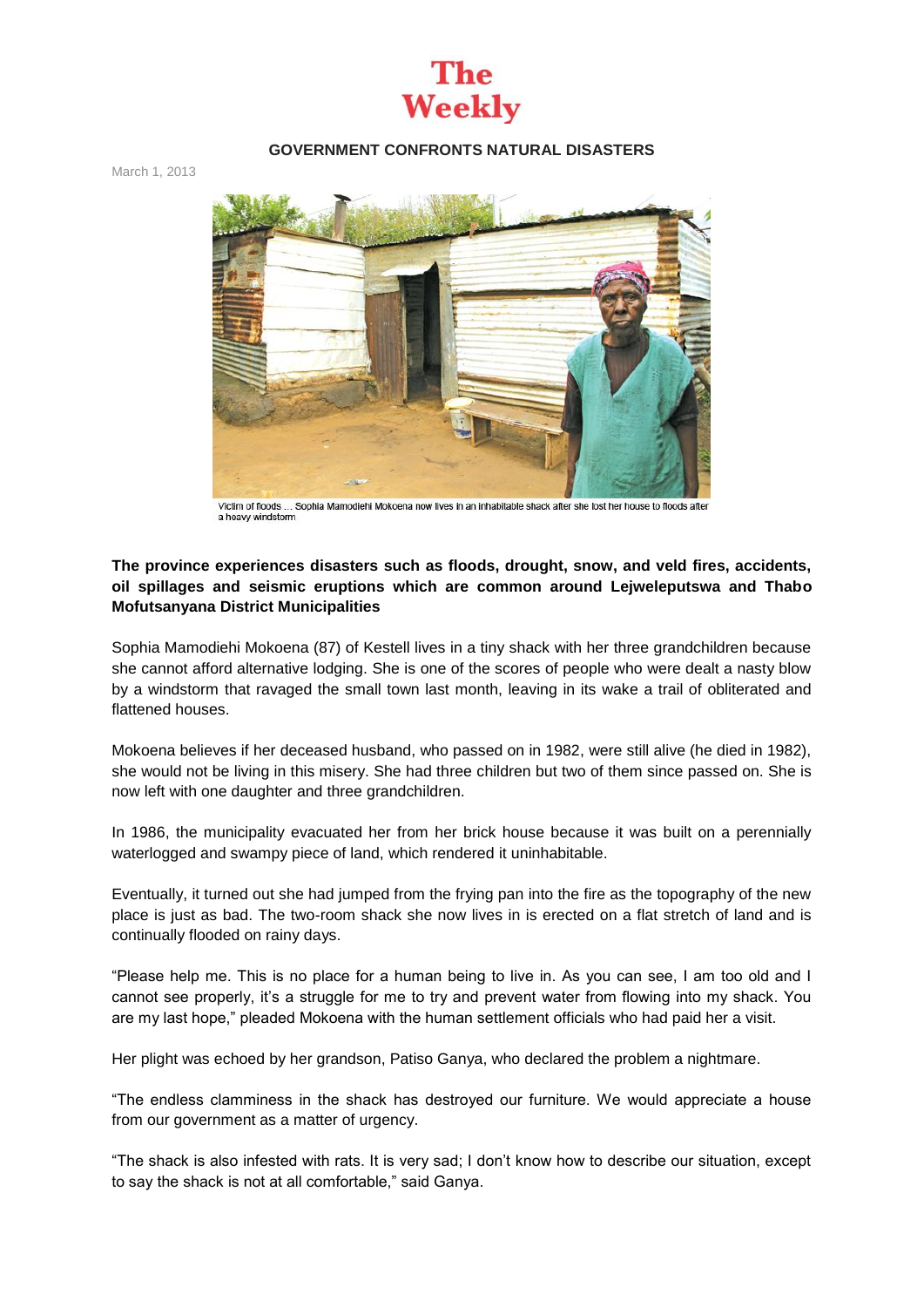

The department of cooperative governance, traditional affairs and human settlement (Cogta) promised to look into her plight and possibly address it.

This visit to Mokoena' house came after the Cogta MEC, Olly Mlamleli, was briefed about Mokoena's problem. She then sent officials from her department to assess the situation and report back to her.

The Free State is prone to different natural disasters that sometimes claim people's lives and damage their homes. The common ones are heavy rains, drought and veld fires. Raising awareness to communities can help in reducing the impact.

This province experiences rainfall during summer with heavy frost over most areas in the province. It is mostly during this season that the province experiences disasters such as floods, drought, snow, and veld fires, accidents, oil spillages and seismic eruptions which are common around the Lejweleputswa District Municipality.

Destructive storms appear to be becoming a trend in the Free State. In December, less than four weeks before the Kestell disaster, Kroonstad was hit by a strong storm that left one person injured and homes damaged. At about the same time, strong winds and heavy rains ruined more than 300 homes in Harrismith.

The same weather pattern was experienced in Bethlehem, Deneysville, Oranjeville and Reitz. In the beginning of 2013, one person was killed and 105 others were injured in a heavy storm in Sasolburg. Thousands of houses were also affected. Injuries in this area ranged from minor to serious ones.



Confronting climate change ... Cogta MEC, Olly Mlamleli, is leading the campaign to educate citizens about the effects of climate change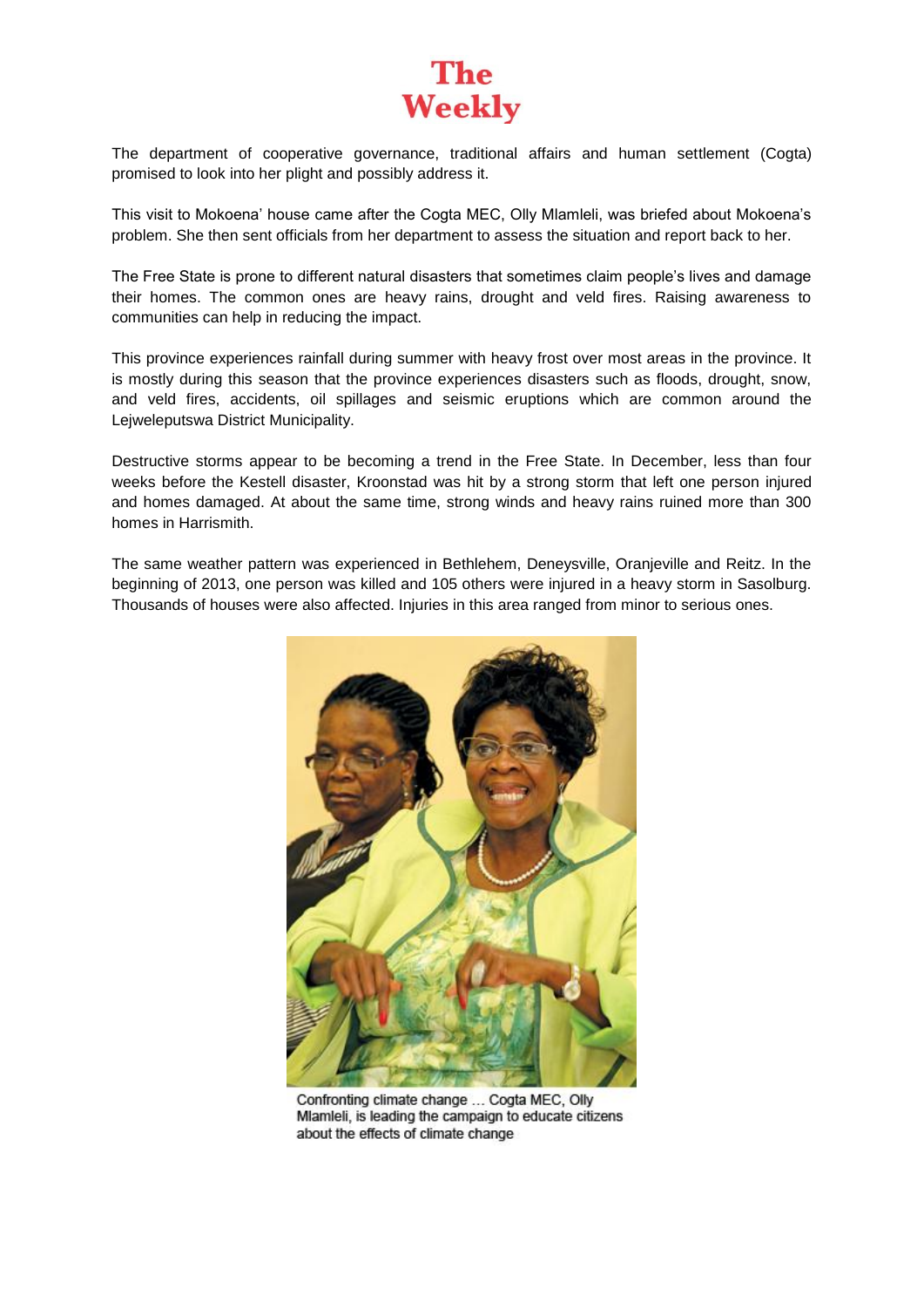## **The Weekly**

The Free State provincial disaster risk assessment (DRA) has identified a wide range of risks which pose a potential threat to province.

However, it is not practical nor it is financially achievable to address all the risks simultaneously. However, Cogta will, in the meantime, raise awareness on climate change as a root cause of bad weather patterns.

According to the department, effective and focused disaster risk management planning by all stakeholders, districts and other municipal entities can only be achieved through the identification of priority disaster risks.

"It is therefore necessary to adopt a carefully considered process which will enable this prioritisation," said the department.

However, disaster risk management planning is not a stop or start activity. It needs to continue and produce dynamic and real time plans which will remain current in a continuously changing environment. This must work hand in gloves with disaster risk reduction plans.

"The disaster management plan of the Free State province must focus on the development of plans and the implementation of explicit programmes, projects and practices. This will give priority to building resilience and reducing the impact of a wide range of different disaster risks in areas, communities and households known to be prone to risk in its area of jurisdiction," the department emphasised.

The disaster risk reduction planning consists of vulnerability reduction planning and specific risk reduction projects. The vulnerability reduction planning focuses on the general vulnerabilities that are present in the province.

The specific risk reduction projects include on one hand future developments that should be assessed and any area where a combination of vulnerabilities, hazards and a lack of capacities pose a specific high risk to the population, infrastructure and environment.

"The department is currently preparing to go on a campaign to create awareness on climate change, as a root course of the current experience of heavy windstorms, tornadoes and floods as well as droughts in some of the Free State and major disaster sin the rest of the world. This campaign will be conducted together with municipalities," said the department's spokesperson, Senne Bogatsu.

According to Bogatsu, the campaign will inform communities about steps to be taken to minimise the impact of the disasters. The emphasis will be on construction of houses of good quality to ensure that the impact is minimised.

"At the core of this campaign is for us to persuade our people to join the world in ensuring the reversal of the effects of climate change through disaster risk reduction behaviour."

In 2011, the department held a disaster risk reduction conference that enforced the need for community awareness and provision of needed information to citizens of this province. It also encouraged municipalities to plan and work towards reducing risks in the quest to minimise the impact of disasters.